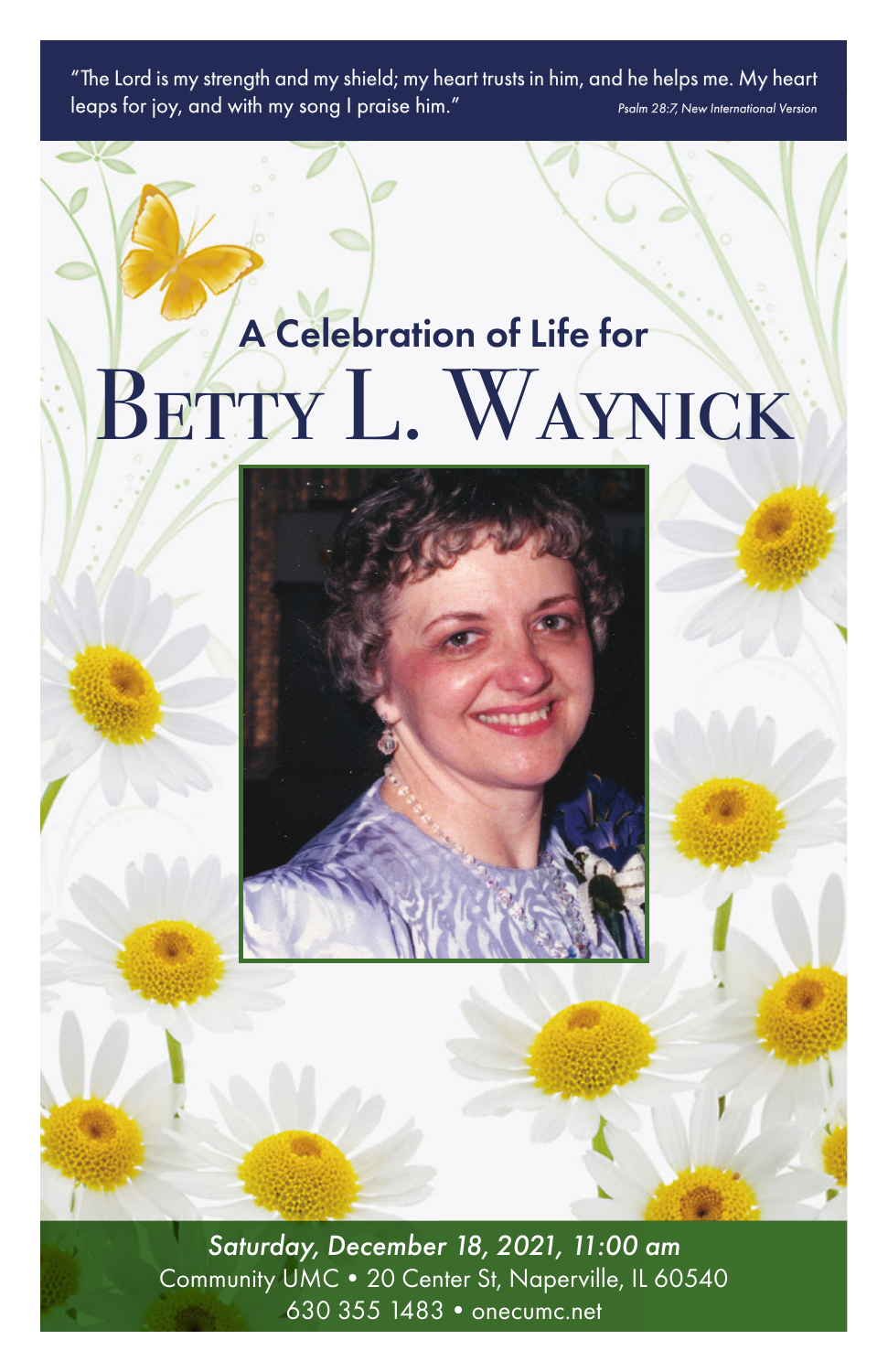You are invited to speak the words in **bold**.

ORDER OF SERVICE BETTY L. WAYNICK

July 16, 1935 – December 9, 2021

Gathering Music "O God, Our Help in Ages Past"

## THE GATHERING

Greeting & Welcome **Rev. Hannah Chong** 

Pastor: Friends, we have gathered here to praise God and to witness to our faith as we celebrate the life of Betty Lou Waynick.

### People: We come together in grief, acknowledging our human loss.

Pastor: May God grant us grace, that in pain we may find comfort, in sorrow hope, in death resurrection.

## THE SERVICE OF CELEBRATION

#### Prelude

*(recorded while Betty was a member of the Sanctuary Choir in Calvary Evangelical United Brethren Church, Philadelphia, PA, in the early 1960s)*

|        | "Spirit of God"<br>Hershy                | Betty L. Waynick                 |
|--------|------------------------------------------|----------------------------------|
|        | "Come Unto Him"<br>from Handel's Messiah | Virginia Freeman<br>Mother       |
| Song   | "Lord of the Dance"                      | Marty Matutis<br><b>Baritone</b> |
| Video  | "We Remember Well"                       | Betty & Leo Waynick              |
| Hymn   | "Guide Me, O Thou Great Jehovah"         | <b>UMH #127</b>                  |
| Sermon |                                          | Rev. Lois Troph, Naples, FL      |
| Song   | "On Eagle's Wings"                       | Matthew Waynick<br>Grandson      |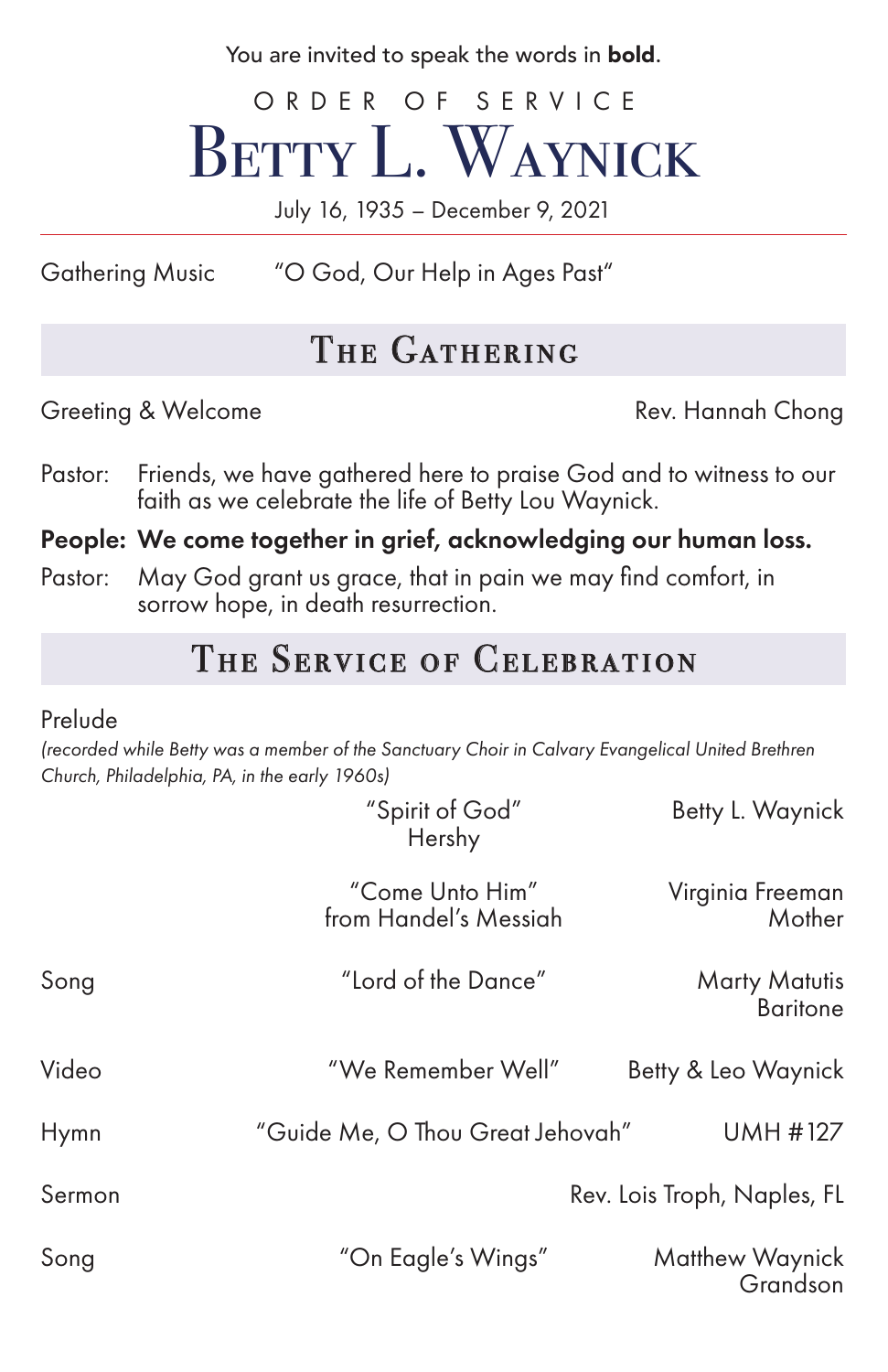| Reflections of Betty |  |  |  |
|----------------------|--|--|--|
|----------------------|--|--|--|

**Becky Cole, Daughter** Tim Waynick, Son Jon Waynick, Son

Video A Celebration of Betty Lou Waynick

Prayer Bishop Jonathan Keaton

The Lord's Prayer **Example 2** and the Lord's Prayer **Lily Waynick** 

**Granddaughter** 

Our Father, who art in heaven, hallowed be thy name. Thy kingdom come, thy will be done on earth as it is in heaven. Give us this day our daily bread, and forgive us our trespasses, as we forgive those who trespasses against us. And lead us not into temptation, but deliver us from evil. For thine is the kingdom and the power and the glory forever. Amen.

| Song | "Dancing in the Sky" | Krista Waynick<br>Granddaughter |
|------|----------------------|---------------------------------|
|      |                      |                                 |

Prayer of Thanksgiving **Rev. Jeremiah Lee** 

# SENDING FORTH

Pastor: Christ went before us in death, as has our loved one, Betty, showing us the way into eternal life.

## People: We celebrate the good life we have shared with Betty.

- Pastor: God has given. God has received that which was loaned to us.
- People: We are thankful for the good days we shared.

Video She Will Be in our Hearts Forever

- Pastor: The grace of Jesus Christ, and the love of God, and the communion of the Holy Spirit be with us all.
- People: Amen.
- Postlude "A Mighty Fortress Is Our God" (Ein Feste Burg) by Martin Luther, arranged by Eleanor Whitsett